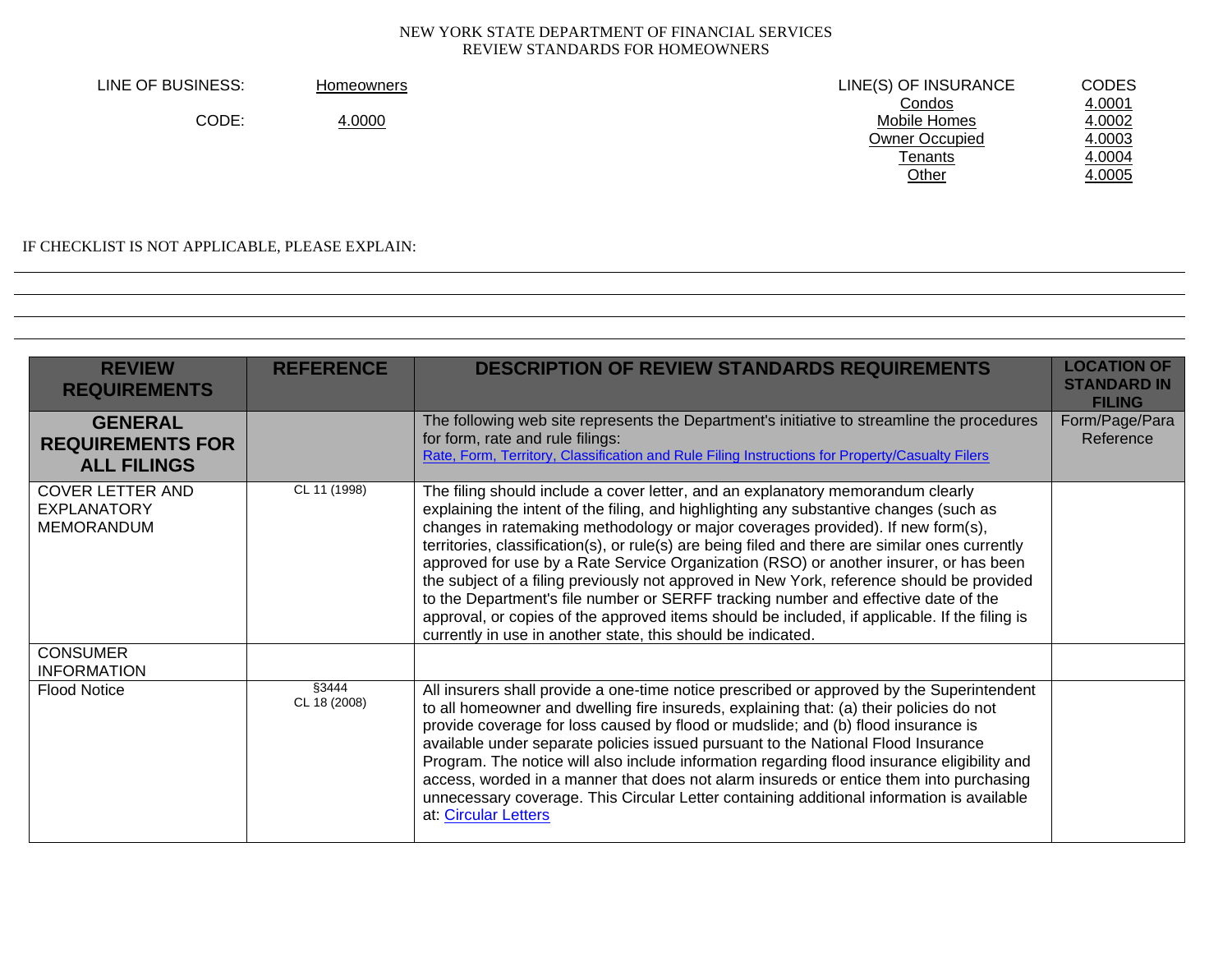| <b>REVIEW</b><br><b>REQUIREMENTS</b> | <b>REFERENCE</b> | DESCRIPTION OF REVIEW STANDARDS REQUIREMENTS | <b>LOCATION</b><br>OF |
|--------------------------------------|------------------|----------------------------------------------|-----------------------|
|                                      |                  |                                              | <b>STANDARD</b>       |
|                                      |                  |                                              | <b>IN FILING</b>      |

| Hurricane Deductible Notice                                                             | §3445<br>11NYCRR74.1(Reg. 159)                                     | Every homeowner's and dwelling fire personal lines policy containing a hurricane<br>deductible shall be accompanied by a policyholder notice, to be filed with the Insurance<br>Department, and which shall contain the minimum information required by Regulation<br>159.                                                                                                                                                                                                                                                                                                                                                                                                                                                                                                                                                                                                                                                                                                              |  |
|-----------------------------------------------------------------------------------------|--------------------------------------------------------------------|-----------------------------------------------------------------------------------------------------------------------------------------------------------------------------------------------------------------------------------------------------------------------------------------------------------------------------------------------------------------------------------------------------------------------------------------------------------------------------------------------------------------------------------------------------------------------------------------------------------------------------------------------------------------------------------------------------------------------------------------------------------------------------------------------------------------------------------------------------------------------------------------------------------------------------------------------------------------------------------------|--|
| <b>EXCLUSIONS &amp;</b>                                                                 |                                                                    | The following web site contains additional information on exclusions and prohibited                                                                                                                                                                                                                                                                                                                                                                                                                                                                                                                                                                                                                                                                                                                                                                                                                                                                                                     |  |
| <b>LIMITATIONS</b>                                                                      |                                                                    | coverages:                                                                                                                                                                                                                                                                                                                                                                                                                                                                                                                                                                                                                                                                                                                                                                                                                                                                                                                                                                              |  |
|                                                                                         |                                                                    | Rate, Form, Territory, Classification and Rule Filing Instructions for Property/Casualty Filers                                                                                                                                                                                                                                                                                                                                                                                                                                                                                                                                                                                                                                                                                                                                                                                                                                                                                         |  |
| Discrimination                                                                          | §2606, §2607, & §2608                                              | Unfairly discrimination provisions because of race, color, creed, national origin, disability<br>(including treatment of mental disability), sex, and marital status are prohibited.                                                                                                                                                                                                                                                                                                                                                                                                                                                                                                                                                                                                                                                                                                                                                                                                    |  |
| <b>Intentional Acts</b>                                                                 | \$1101(a)                                                          | The provisions of the Insurance Law do not permit coverage for Intentional Acts.                                                                                                                                                                                                                                                                                                                                                                                                                                                                                                                                                                                                                                                                                                                                                                                                                                                                                                        |  |
| <b>Lead Paint</b>                                                                       | \$2307(b)                                                          | The Department will only consider approving lead paint exclusions which meets the<br>following guidelines: An insurer can exclude coverage for lead in its Homeowners policies<br>for all non-owner occupied units in the building; The company submits data (statistics)<br>and/or justification to support the proposed exclusion; A premium credit is given for the<br>reduced coverage; The company must wait until the expiration of the three year required<br>policy period as prescribed by Section 3425 of the Insurance Law; The company must<br>submit a disclosure notice informing the insureds of the reduction in coverage; The<br>exclusion may only be attached to policies insuring buildings built prior to 1980 that have<br>a significant potential lead exposure and have not undergone lead abatement procedure;<br>and the company can exclude coverage for lead for those owner-occupied units which<br>have commercial exposure, for example "Home Day Care." |  |
| <b>FILING SUBMISSION</b>                                                                | §2305 & §2307<br>CL 19(1992)<br>Supplement No 1 to<br>CL 11 (1998) | Forms, territories, and classifications are subject to prior approval.                                                                                                                                                                                                                                                                                                                                                                                                                                                                                                                                                                                                                                                                                                                                                                                                                                                                                                                  |  |
| Compliance Questionnaires,<br>Forms and Optional "Speed<br>to Market" Filing Procedures | CL 11 (1998)<br>Supplement No 3 to CL<br>11(1998)                  | Please refer to the following web site for additional information:<br>Rate, Form, Territory, Classification and Rule Filing Instructions for Property/Casualty Filers                                                                                                                                                                                                                                                                                                                                                                                                                                                                                                                                                                                                                                                                                                                                                                                                                   |  |
| NO FILE OR FILING<br><b>EXEMPTIONS</b>                                                  | Article 63<br>11NYCRR16 (Reg. 86)                                  | A (Personal Lines Policies) policy may be written as a Class 2 risk as long as it appears<br>on the lists of eligible Class 2 risks contained in Section 16.12(e) of Regulation No.86. An<br>authorized insurer must obtain a "Special Risk License" prior to writing business in the<br>"Free Trade Zone." Although filing is not required for a Class 2 risk, rates and policy forms<br>applied to special risks must still satisfy governing standards set forth in the Insurance<br>Law and regulations.                                                                                                                                                                                                                                                                                                                                                                                                                                                                            |  |
| PROHIBITED COVERAGES                                                                    |                                                                    | While the Department does not have an exhaustive list, some examples of prohibited<br>coverages include punitive damages and corporal punishment. Please refer to the<br>following web site for additional information:<br>Rate, Form, Territory, Classification and Rule Filing Instructions for Property/Casualty Filers                                                                                                                                                                                                                                                                                                                                                                                                                                                                                                                                                                                                                                                              |  |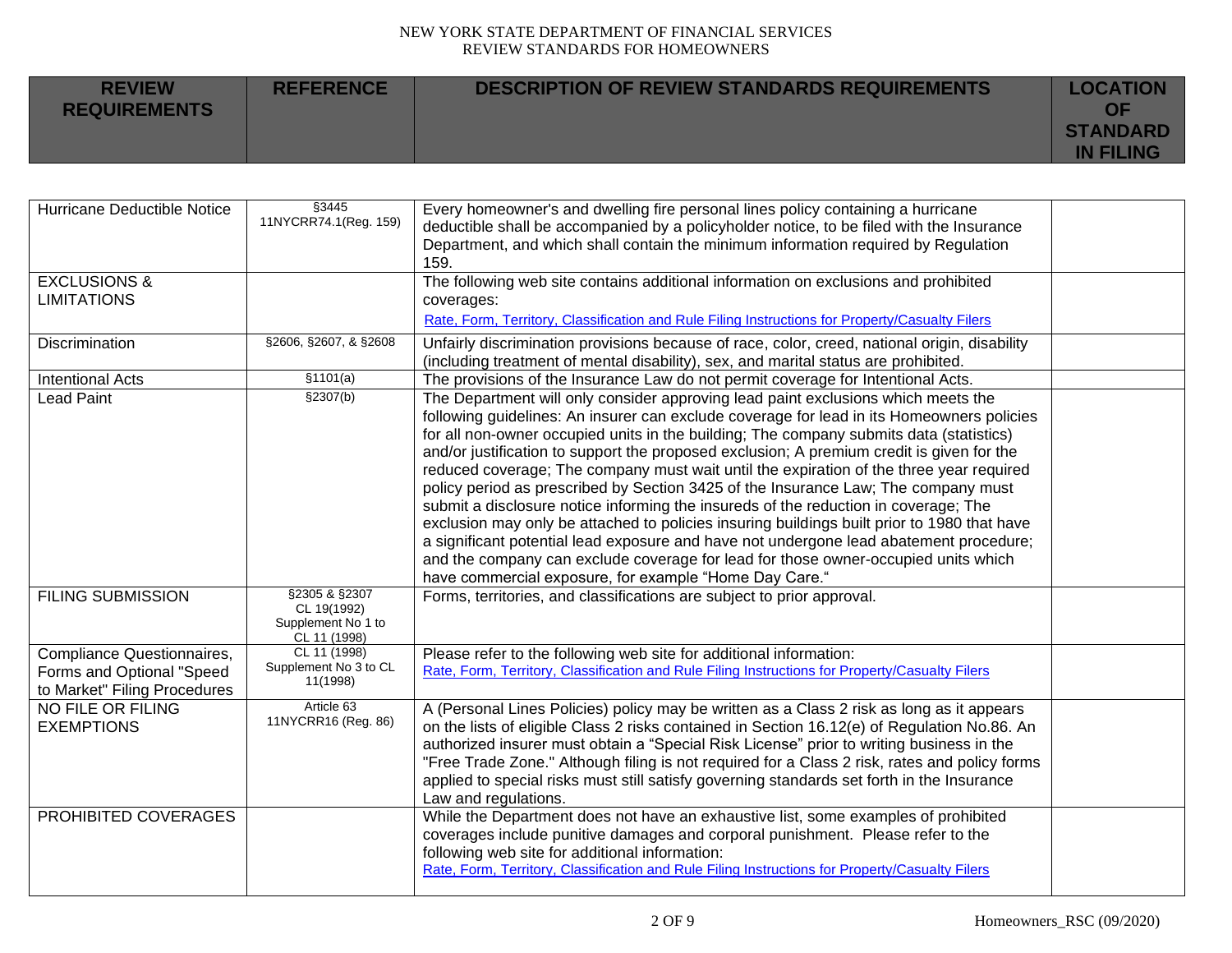| <b>REVIEW</b><br><b>REQUIREMENTS</b>                                                                | <b>REFERENCE</b>                                                                                                                        | <b>DESCRIPTION OF REVIEW STANDARDS REQUIREMENTS</b>                                                                                                                                                                                                                                                                                                                                                                                                                                                                                                                                                                                                                                                                                                                                                                                      | <b>LOCATION</b><br><b>OF</b><br><b>STANDARD</b> |
|-----------------------------------------------------------------------------------------------------|-----------------------------------------------------------------------------------------------------------------------------------------|------------------------------------------------------------------------------------------------------------------------------------------------------------------------------------------------------------------------------------------------------------------------------------------------------------------------------------------------------------------------------------------------------------------------------------------------------------------------------------------------------------------------------------------------------------------------------------------------------------------------------------------------------------------------------------------------------------------------------------------------------------------------------------------------------------------------------------------|-------------------------------------------------|
|                                                                                                     |                                                                                                                                         |                                                                                                                                                                                                                                                                                                                                                                                                                                                                                                                                                                                                                                                                                                                                                                                                                                          | <b>IN FILING</b>                                |
| <b>Indemnification Policy</b>                                                                       | §3420                                                                                                                                   | Is not permitted. Liability coverage must be provided on a pay on behalf basis. Please<br>refer to Item I.B.1 of Personal Liability and Umbrella Insurance Form Filing Compliance<br>Questionnaire, available at:<br>Rate, Form, Territory, Classification and Rule Filing Instructions for Property/Casualty Filers                                                                                                                                                                                                                                                                                                                                                                                                                                                                                                                     |                                                 |
| SIDE BY SIDE<br><b>COMPARISON</b>                                                                   | CL 11 (1998)                                                                                                                            | If the filing is a revision to existing form(s), territories, classification(s) or rule(s); Except for<br>simple, non-substantive changes, a side-by-side comparison of the form(s) or rule(s)<br>being proposed and those currently in use in New York, with all changes clearly marked<br>and explained in the company's cover letter or memorandum must be included. Revisions<br>to classifications and territories should include a comparison between those currently on<br>file (in New York) and those proposed, including relevant statistical data (experience) and<br>any rate or rate relativity effect. There should be a reference to the Department's<br>previous file number and/or a copy of the approval letter in which the current form(s),<br>territories, classification(s) or rule(s) were approved/acknowledged. |                                                 |
| <b>FORMS: POLICY</b><br><b>PROVISIONS</b>                                                           | §1113, §2307, §3105,<br>§3106, §3404, §3407,<br>§3407-a, §3420, §3435 &<br>Article 54<br>11 NYCRR 86 (Reg. 95)<br>11NYCRR153 (Reg. 135) | The following Compliance Questionnaires contain detailed information for making a<br>Homeowners filing including required policy provisions, exclusions, prohibited coverages,<br>and standard language, available at:<br>Rate, Form, Territory, Classification and Rule Filing Instructions for Property/Casualty Filers                                                                                                                                                                                                                                                                                                                                                                                                                                                                                                                | Form/Page/Para<br>Reference                     |
| <b>APPLICATIONS</b>                                                                                 |                                                                                                                                         |                                                                                                                                                                                                                                                                                                                                                                                                                                                                                                                                                                                                                                                                                                                                                                                                                                          |                                                 |
| Filing exemption                                                                                    | §2307(b)                                                                                                                                | Applications which do not become part of the policy are exempt from filing requirements                                                                                                                                                                                                                                                                                                                                                                                                                                                                                                                                                                                                                                                                                                                                                  |                                                 |
| <b>Fraud Warning Statement</b>                                                                      | §403(d)<br>11NYCRR86.4(Reg. 95)                                                                                                         | None required on applications (only claim forms)                                                                                                                                                                                                                                                                                                                                                                                                                                                                                                                                                                                                                                                                                                                                                                                         |                                                 |
| <b>APPRAISAL</b><br>Procedure for selection of<br>umpire<br><b>ARBITRATION</b><br><b>BANKRUPTCY</b> | §3408                                                                                                                                   | While an appraisal provision is not required, such provision must comply with the<br>requirements of §3408 for selection of an umpire on failure to agree.<br>Arbitration of disputes between an insured and the insurer may not be required.                                                                                                                                                                                                                                                                                                                                                                                                                                                                                                                                                                                            |                                                 |
| <b>PROVISIONS</b>                                                                                   |                                                                                                                                         |                                                                                                                                                                                                                                                                                                                                                                                                                                                                                                                                                                                                                                                                                                                                                                                                                                          |                                                 |
| Insolvency or bankruptcy<br>clause                                                                  | $\sqrt{3420(a)(1)}$                                                                                                                     | A policy must contain a statement indicating that the insolvency or bankruptcy of the<br>insured or the insured's estate does not relieve the obligations of the insurer.                                                                                                                                                                                                                                                                                                                                                                                                                                                                                                                                                                                                                                                                |                                                 |
| <b>BLANK ENDORSEMENTS</b>                                                                           |                                                                                                                                         | Not permitted since a blank endorsement may change policy provisions without the proper<br>approval by this Department. An exception may be made for a blank form if its usage is<br>apparent based on the title/language of the form itself (such as a change in address form).<br>Forms containing check boxes with a space for language to be added are considered<br>blank endorsements and are subject to these rules. Please refer to Item I.g of Personal<br>Lines Property Insurance Form Filing Compliance Questionnaire, available at:<br>Rate, Form, Territory, Classification and Rule Filing Instructions for Property/Casualty Filers                                                                                                                                                                                      |                                                 |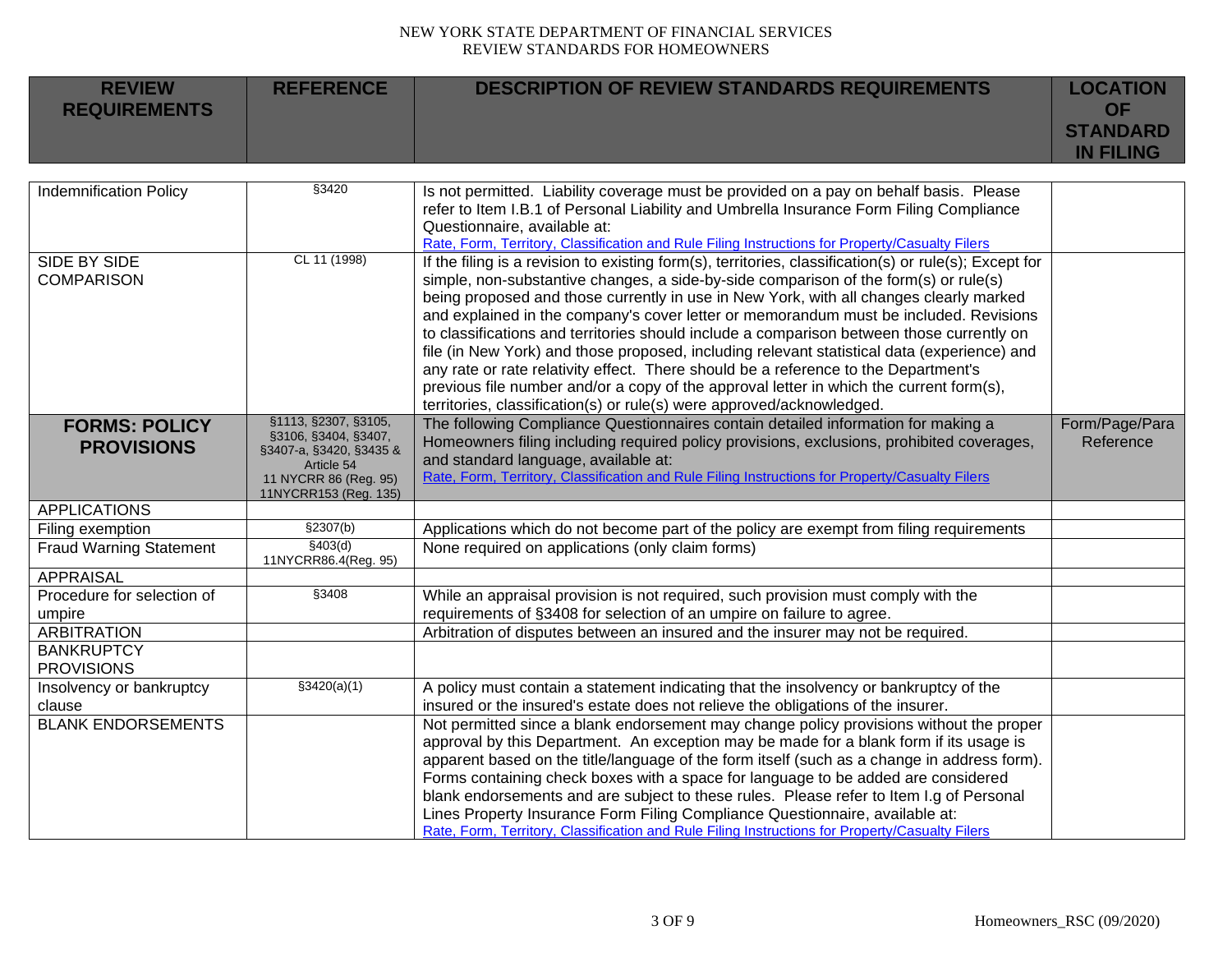| <b>REVIEW</b><br><b>REQUIREMENTS</b> | <b>REFERENCE</b> | DESCRIPTION OF REVIEW STANDARDS REQUIREMENTS | <b>LOCATION</b><br>ΟF               |
|--------------------------------------|------------------|----------------------------------------------|-------------------------------------|
|                                      |                  |                                              | <b>STANDARD</b><br><b>IN FILING</b> |

| <b>CANCELLATION &amp; NON-</b> | \$3425               | Please refer to Personal Lines (other than auto) Cancellation and Nonrenewal Form Filing         |  |
|--------------------------------|----------------------|--------------------------------------------------------------------------------------------------|--|
| <b>RENEWAL</b>                 |                      | Compliance Questionnaire for detailed cancellation and nonrenewal requirements,                  |  |
|                                |                      | available at:                                                                                    |  |
|                                |                      | Rate, Form, Territory, Classification and Rule Filing Instructions for Property/Casualty Filers  |  |
| Notice of Cancellation         | \$3425(b), (c), 8(h) | The notice of cancellation must include a specific reason or reasons of such cancellation        |  |
|                                |                      | and must be sent to the named insured at the address shown in the policy. Please refer to        |  |
|                                |                      | Item I.A of Personal Lines (other than auto) Cancellation and Nonrenewal Form Filing             |  |
|                                |                      | Compliance Questionnaire, available at:                                                          |  |
|                                |                      | Rate, Form, Territory, Classification and Rule Filing Instructions for Property/Casualty Filers  |  |
| Notice of Non Renewal          | \$3425(d)            | The nonrenewal provisions must comply with statutory time frame for giving notice and            |  |
|                                |                      | must be sent to the named insured at the address shown in the policy. Please refer to            |  |
|                                |                      | Item I.B of the Personal Lines (other than auto) Cancellation and Nonrenewal Form Filing         |  |
|                                |                      | Compliance Questionnaire, available at:                                                          |  |
|                                |                      | Rate, Form, Territory, Classification and Rule Filing Instructions for Property/Casualty Filers. |  |
| <b>Required Policy Period</b>  | $$3425(a)(7)$ & (q)  | Three year unless compliance with statutory reasons.                                             |  |
| Permissible Reasons for        | \$3425(b) & (c)      | A policy may be cancelled for any valid underwriting reason during the first 60 days a           |  |
| Cancellation                   |                      | policy is in force. After the first 60 days, reasons for cancellation are limited to statutory   |  |
|                                |                      | references. The reason for cancellation must be specifically listed in notice.                   |  |
| Permissible Reasons for        | §3425(d) & (e)       | A valid underwriting reason must be specifically listed in notice.                               |  |
| Non Renewal                    |                      |                                                                                                  |  |
| <b>Conditional Renewal</b>     | \$3425(d)            | A conditional renewal notice is required for any change in the policy less favorable to the      |  |
|                                |                      | policyholder. Please refer to Item II.B of Personal Lines (other than auto) Cancellation and     |  |
|                                |                      | Nonrenewal Form Filing Compliance Questionnaire, available at:                                   |  |
|                                |                      | Rate, Form, Territory, Classification and Rule Filing Instructions for Property/Casualty Filers. |  |
| Suspension                     | Line 28 of §3404(e)  | The suspension provision may not be more restrictive than that of the standard fire policy       |  |
|                                |                      | provisions.                                                                                      |  |
| <b>DEFENSE</b>                 |                      |                                                                                                  |  |
| Duty to Defend                 |                      | The insurer has the duty to defend all claims to which the policy applies. A defense must        |  |
|                                |                      | be provided even if allegations are groundless, false or fraudulent. A complete defense          |  |
|                                |                      | must be provided for a claim, which involves both covered and uncovered allegations, and         |  |
|                                |                      | no allocation of defense costs is permitted. Additionally, provision must be made for the        |  |
|                                |                      | orderly transfer of defense duties when the limit of liability is used up in the payment of      |  |
|                                |                      | judgments or settlements. Please refer to Item I.D of Personal Liability and Umbrella            |  |
|                                |                      | Insurance Form Filing Compliance Questionnaire, available at:                                    |  |
|                                |                      | Rate, Form, Territory, Classification and Rule Filing Instructions for Property/Casualty Filers. |  |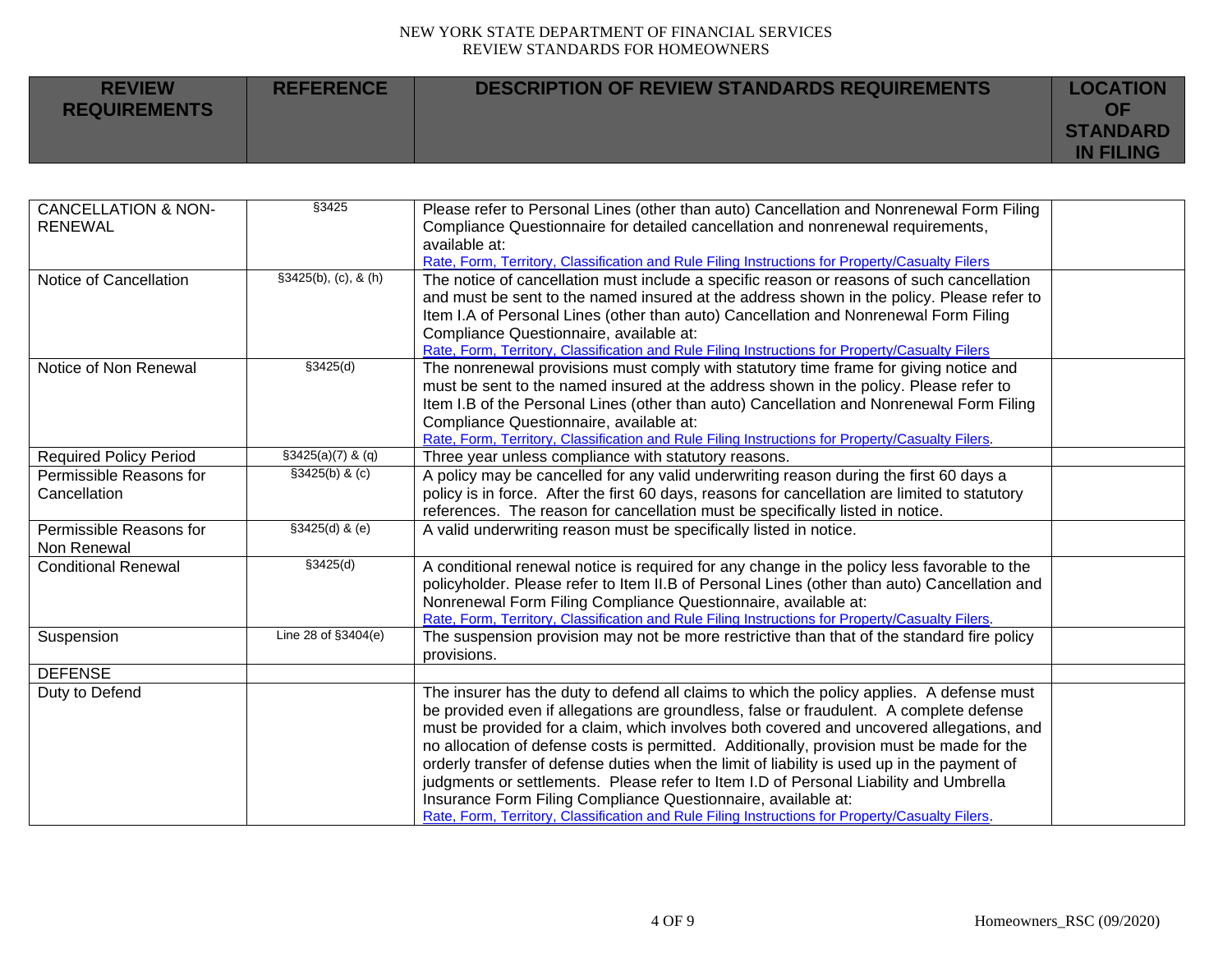| <b>REVIEW</b><br><b>REQUIREMENTS</b> | <b>REFERENCE</b> | DESCRIPTION OF REVIEW STANDARDS REQUIREMENTS | <b>LOCATION</b><br>OF               |
|--------------------------------------|------------------|----------------------------------------------|-------------------------------------|
|                                      |                  |                                              | <b>STANDARD</b><br><b>IN FILING</b> |

| <b>DEFINITIONS</b>           |                                                |                                                                                                  |  |
|------------------------------|------------------------------------------------|--------------------------------------------------------------------------------------------------|--|
| <b>Bodily Injury</b>         |                                                | If the policy covers Bodily Injury, and that definition does not include mental anguish that     |  |
|                              |                                                | results from a wrongful act, some form of rate relief must be given. Please refer to Item        |  |
|                              |                                                | I.O of Personal Liability and Umbrella Insurance Form Filing Compliance Questionnaire,           |  |
|                              |                                                | available at:                                                                                    |  |
|                              |                                                | Rate, Form, Territory, Classification and Rule Filing Instructions for Property/Casualty Filers. |  |
| Loading & Unloading          | §2307(b)                                       | The term "Loading & Unloading" must remain undefined. Please refer to Item I.I of                |  |
|                              |                                                | Personal Liability and Umbrella Insurance Form Filing Compliance Questionnaire,                  |  |
|                              |                                                | available at:                                                                                    |  |
|                              |                                                | Rate, Form, Territory, Classification and Rule Filing Instructions for Property/Casualty Filers. |  |
| Personal Injury              | \$1113(a)(13)                                  | If the policy provides coverage for Personal Injury, such policy must include the provisions     |  |
|                              |                                                | of §1113(a)(13). Please refer to Item I.C Personal Liability and Umbrella Insurance Form         |  |
|                              |                                                | Filing Compliance Questionnaire, available at:                                                   |  |
|                              |                                                | Rate, Form, Territory, Classification and Rule Filing Instructions for Property/Casualty Filers. |  |
| <b>FORMS MISCELLANEOUS</b>   |                                                | All Property and Casualty insurance policies must contain a provision equal or more              |  |
|                              |                                                | favorable to the provisions of §3407(a)                                                          |  |
| Numbered Forms               | \$2307(b)                                      | All policy forms and endorsements filed with the Department must include an identification       |  |
|                              |                                                | number. Please refer to Item I.h of Personal Lines Property Insurance Form Filing                |  |
|                              |                                                | Compliance Questionnaire, available at:                                                          |  |
|                              |                                                | Rate, Form, Territory, Classification and Rule Filing Instructions for Property/Casualty Filers  |  |
| <b>Unlicensed Companies</b>  | §2307(b)                                       | All policy forms and endorsements filed with the Department may only include the names           |  |
|                              |                                                | of insurers licensed in the State of New York. Please refer to Item I.f of Personal Lines        |  |
|                              |                                                | Property Insurance Form Filing Compliance Questionnaire, available at:                           |  |
|                              |                                                | Rate, Form, Territory, Classification and Rule Filing Instructions for Property/Casualty Filers  |  |
| <b>FICTITIOUS GROUPS</b>     | 11NYCRR13.4(Reg. 58)                           | Fictitious arrangements are prohibited.                                                          |  |
| <b>GROUP POLICIES</b>        | §3435                                          | The provisions of §3435 and Regulations 134 and 135 do not permit fictitious groups.             |  |
|                              | 11NYCRR301 (Reg. 134)<br>11NYCRR153 (Reg. 135) | The issuance of group property & casualty insurance is limited to either not-for-profit or       |  |
|                              |                                                | municipality insureds, or purchasing groups formed under the Federal Liability Risk              |  |
|                              |                                                | Retention Act of 1986 or quasi-group policies through a mass merchandising, safety               |  |
|                              |                                                | group or similar program, in connection with State law or a Federal purchasing group.            |  |
|                              |                                                | Group policies must comply with the provisions of Regulations 134 & 135 including the            |  |
|                              |                                                | following: general requirements, group policy minimum standards, premium collection and          |  |
|                              |                                                | payment, dividend plans and form and rate filings requirements.                                  |  |
| <b>LIBERALIZATION CLAUSE</b> |                                                | Please refer to Item I.i. of Personal Lines Property Insurance Form Filing Compliance            |  |
|                              |                                                | Questionnaire, available at:                                                                     |  |
|                              |                                                | Rate, Form, Territory, Classification and Rule Filing Instructions for Property/Casualty Filers  |  |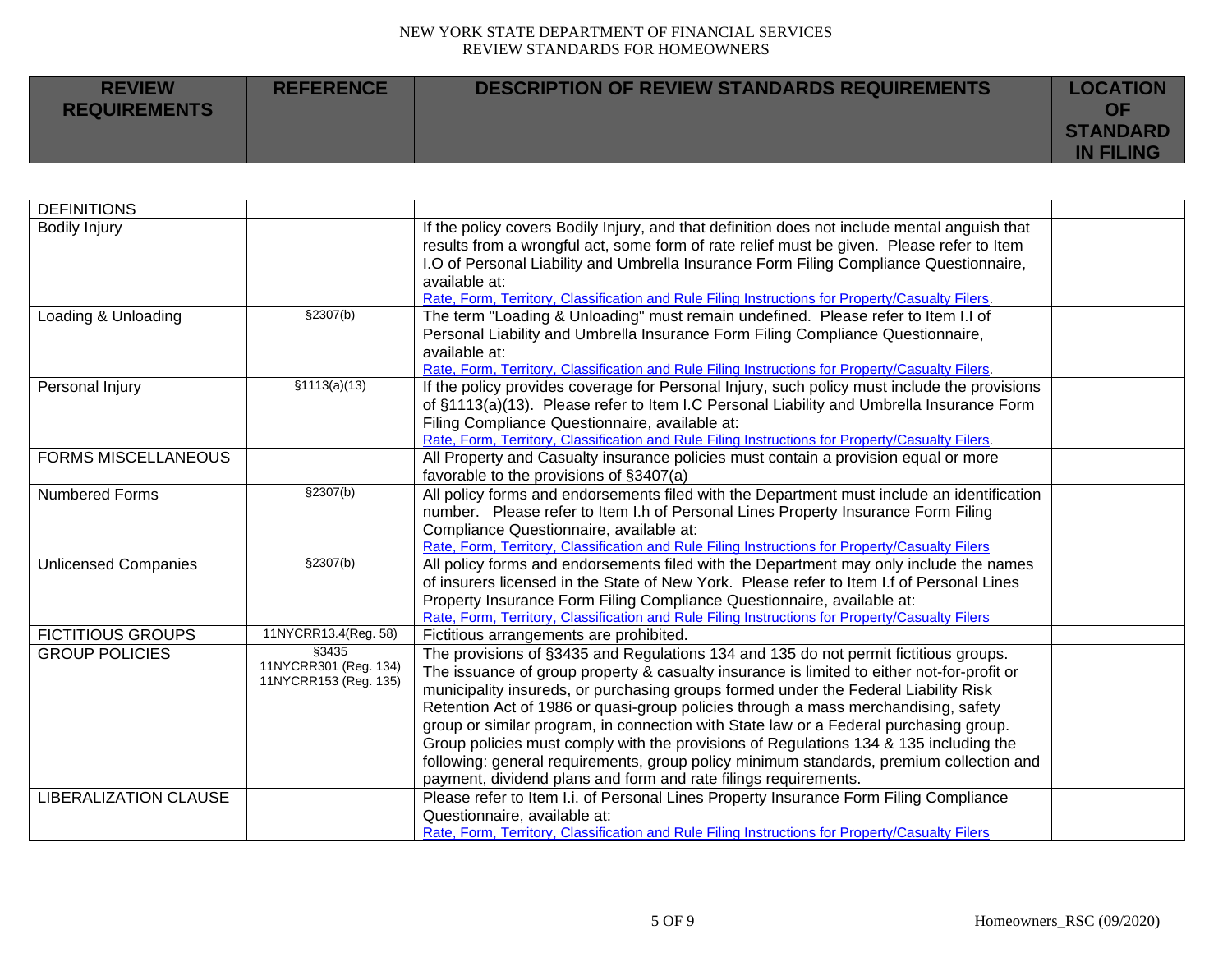| <b>REVIEW</b><br><b>REQUIREMENTS</b> | <b>REFERENCE</b> | DESCRIPTION OF REVIEW STANDARDS REQUIREMENTS | <b>LOCATION</b><br>ΟF               |
|--------------------------------------|------------------|----------------------------------------------|-------------------------------------|
|                                      |                  |                                              | <b>STANDARD</b><br><b>IN FILING</b> |

| <b>LOSS SETTLEMENT</b>         | Line 150 of §3404(e)       | Must be paid within 60 days of proof of loss                                                                                                                                                   |  |
|--------------------------------|----------------------------|------------------------------------------------------------------------------------------------------------------------------------------------------------------------------------------------|--|
| <b>Action Against Company:</b> | Line 157 of §3404(e)       | No suit or action on this policy for the recovery of any claim shall be sustainable in any                                                                                                     |  |
| Non-Liability                  |                            | court of law or equity unless all the requirements of this policy shall have been complied                                                                                                     |  |
| <b>Action Against Company:</b> | $$3420(a)(2)$ & $$3420(b)$ | with, and unless commenced within twenty-four months next after inception<br>If judgment against an insured is not satisfied within 30 days, an action can be brought                          |  |
| Liability                      |                            | against an insurer. Furthermore, the judgment clause may not include the requirement                                                                                                           |  |
|                                |                            | that judgment be "final" or obtained "after actual trial." Please refer to Item I.B. 3 of                                                                                                      |  |
|                                |                            | Personal Liability and Umbrella Insurance Form Filing Compliance Questionnaire,                                                                                                                |  |
|                                |                            | available at:                                                                                                                                                                                  |  |
|                                |                            | Rate, Form, Territory, Classification and Rule Filing Instructions for Property/Casualty Filers                                                                                                |  |
| Deductibles                    |                            |                                                                                                                                                                                                |  |
| Notification of Claim          | $$3420(a)(3)$ &(4)         | The policy must contain a provision permitting notice of claim to be given to the                                                                                                              |  |
|                                |                            | company's agent. Furthermore, the policy must also contain a provision that late notice                                                                                                        |  |
|                                |                            | will not invalidate a claim if it was not reasonably possible to give notice sooner, and<br>notice was given as soon as possible. Please refer to Items I.B.4 and I.B.5 of Personal            |  |
|                                |                            | Liability and Umbrella Insurance Form Filing Compliance Questionnaire, available at:                                                                                                           |  |
|                                |                            | Rate, Form, Territory, Classification and Rule Filing Instructions for Property/Casualty Filers                                                                                                |  |
| MORTGAGEE/                     | Line 68 of §3404(e)        | If loss hereunder is made payable, in whole or in part, to a designated mortgagee not                                                                                                          |  |
| <b>LIENHOLDER</b>              |                            | named herein as the insured, such interest in this policy may be cancelled by giving to                                                                                                        |  |
|                                |                            | such mortgagee a ten days' written notice of cancellation.                                                                                                                                     |  |
| <b>OTHER INSURANCE</b>         | Line 25 of $§34r04(e)$     | The other insurance provision may not be more restrictive than that of the standard fire                                                                                                       |  |
|                                |                            | policy provisions.                                                                                                                                                                             |  |
| <b>READABILITY</b>             | \$3102                     | The insurance policy must be understandable and meet the requirements for readability                                                                                                          |  |
|                                |                            | including a minimum score of 45 on the Flesch Test. Pease refer to Item I.F of Personal                                                                                                        |  |
|                                |                            | Liability and Umbrella Insurance Form Filing Compliance Questionnaire, available at:                                                                                                           |  |
| <b>STANDARD PROVISIONS</b>     | §2307(b) & §3404           | Rate, Form, Territory, Classification and Rule Filing Instructions for Property/Casualty Filers<br>The Standard Fire Policy Form Filing Compliance Questionnaire contains detailed information |  |
| FOR FIRE POLICY FORM           |                            | for making a fire policy filing including required policy provisions, exclusions, prohibited                                                                                                   |  |
| <b>FILING</b>                  |                            | coverages, and standard language; available at:                                                                                                                                                |  |
|                                |                            | Rate, Form, Territory, Classification and Rule Filing Instructions for Property/Casualty Filers                                                                                                |  |
|                                |                            |                                                                                                                                                                                                |  |
| <b>SUBROGATION</b>             | Line 162 of §3404(e)       | Policy must contain a subrogation provision.                                                                                                                                                   |  |
| PARTICIPATING POLICIES         | §4106                      | A participating policy provision is not required. However, when the provision is included,                                                                                                     |  |
|                                |                            | the board of directors may make reasonable classifications of policies in order to issue                                                                                                       |  |
|                                |                            | payment of dividends. Such classifications must be filed for approval and be fair and not                                                                                                      |  |
|                                |                            | unfairly discriminatory.                                                                                                                                                                       |  |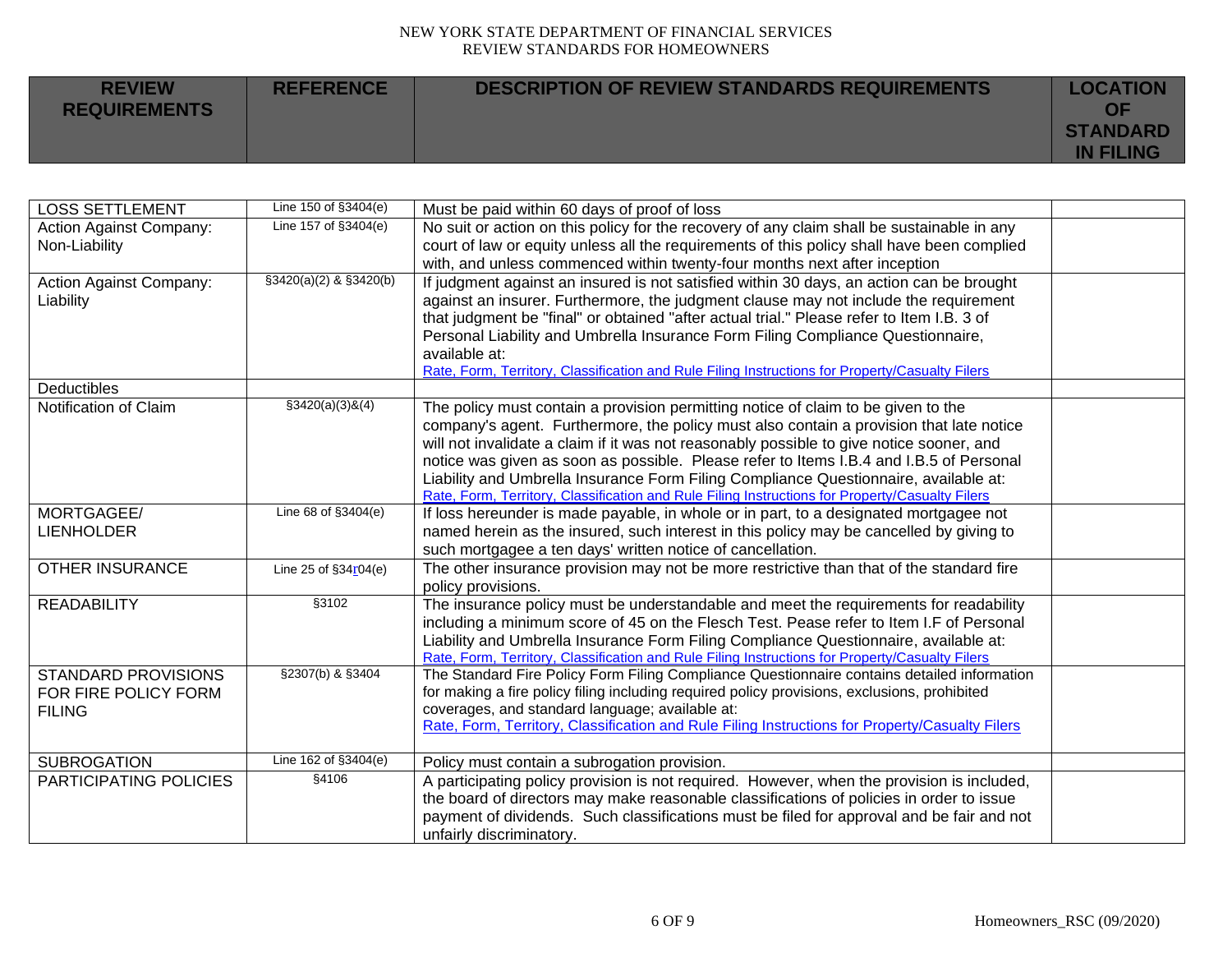| <b>REVIEW</b><br><b>REQUIREMENTS</b> | <b>REFERENCE</b> | <b>DESCRIPTION OF REVIEW STANDARDS REQUIREMENTS</b> | <b>LOCATION</b><br>ΟF               |
|--------------------------------------|------------------|-----------------------------------------------------|-------------------------------------|
|                                      |                  |                                                     | <b>STANDARD</b><br><b>IN FILING</b> |

| <b>VOIDANCE</b>                                                                            | §3105 & §3106                                                               | May not void a policy unless the misrepresentation is material. No misrepresentation<br>shall be deemed material unless knowledge by the insurer of the facts misrepresented<br>would have led to a refusal by the insurer to make such contract.                                                                                                                                                                                                                                                                                                                                                                                                                                                                                                                                 |                             |
|--------------------------------------------------------------------------------------------|-----------------------------------------------------------------------------|-----------------------------------------------------------------------------------------------------------------------------------------------------------------------------------------------------------------------------------------------------------------------------------------------------------------------------------------------------------------------------------------------------------------------------------------------------------------------------------------------------------------------------------------------------------------------------------------------------------------------------------------------------------------------------------------------------------------------------------------------------------------------------------|-----------------------------|
| <b>WARRANTIES</b>                                                                          | \$3106                                                                      | A breach of warranty shall not void a policy unless the breach of warranty is material.                                                                                                                                                                                                                                                                                                                                                                                                                                                                                                                                                                                                                                                                                           |                             |
| <b>RATES &amp; RATING</b><br><b>PLANS</b>                                                  | §2304 & §2344<br>11NYCRR161(Reg. 129)<br>Supplement No 4 to CL 11<br>(1998) | All rates, rating plans, and rating rules filings must be submitted in accordance with the<br>instructions of Supplement No. 4 to Circular Letter 11 (1998) which outlines the new<br>mandatory filing procedures effective September 16, 2002. These procedures contain the<br>minimum required information that must accompany all rate, rating plan, and rating rule<br>filings. Rate filings must include appropriate supporting information as outlined in the<br>Rate Filing Sequence Checklist. Please note the relevant requirements contained in<br>Section 2304 of the New York Insurance Law. Please refer to the following web site for<br>additional information:<br>Rate, Form, Territory, Classification and Rule Filing Instructions for Property/Casualty Filers | Form/Page/Para<br>Reference |
| <b>ADOPTIONS OF RATE</b><br><b>SERVICE</b><br><b>ORGANIZATIONS (RSO)</b><br><b>FILINGS</b> |                                                                             |                                                                                                                                                                                                                                                                                                                                                                                                                                                                                                                                                                                                                                                                                                                                                                                   |                             |
| Me Too Filings                                                                             | §2306<br>11 NYCRR 161.7<br>(Reg. 129)                                       | The insurer may discharge its rate filing obligation by giving notice that it uses rates and<br>rate information prepared by a designated rate service organization. Please refer to<br>Regulation 129 for the filing of rates and the relation and role of rates published by a rate<br>service organization and the Department's web site for additional filing information:<br>Rate, Form, Territory, Classification and Rule Filing Instructions for Property/Casualty Filers                                                                                                                                                                                                                                                                                                 |                             |
| CONSENT-TO-RATE                                                                            | \$2309                                                                      | The application for an excess rate is subject to prior approval. In addition, the application<br>must include the insured's reasons and the application must be signed by the insured.                                                                                                                                                                                                                                                                                                                                                                                                                                                                                                                                                                                            |                             |
| <b>CREDIT SCORING AND</b><br><b>REPORTS</b>                                                |                                                                             | The use of credit scoring and reports is limited to the initial underwriting and/or initial tier<br>placement of the risk.                                                                                                                                                                                                                                                                                                                                                                                                                                                                                                                                                                                                                                                        |                             |
| <b>INDIVIDUAL RISK RATING</b>                                                              | §2305                                                                       | Individual Risk Submissions are required to be filed with the Department for personal lines<br>products when the rate to be charged is not currently on file (in the manual) with the<br>Department. Such filings should include justification for the proposed rate and must be<br>applied in a manner that is not unfairly discriminatory.                                                                                                                                                                                                                                                                                                                                                                                                                                      |                             |
| <b>PRICING</b>                                                                             | §2304 & §2344<br>11NYCRR161(Reg. 129)<br>CL 19(1992) & CL 4(1996)           | The following web site contains the mandatory filing procedures:<br>Rate, Form, Territory, Classification and Rule Filing Instructions for Property/Casualty Filers                                                                                                                                                                                                                                                                                                                                                                                                                                                                                                                                                                                                               |                             |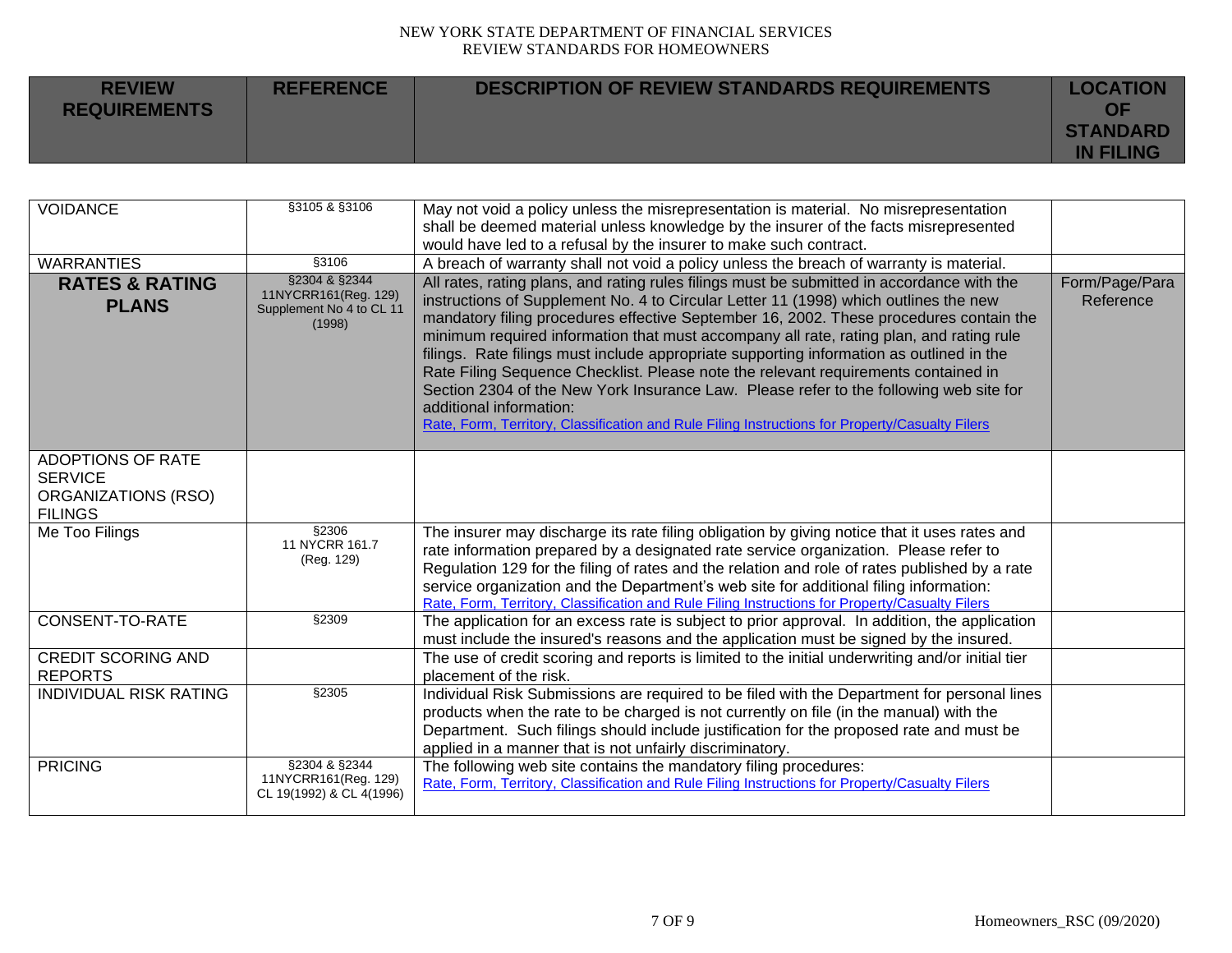| <b>REVIEW</b><br><b>REQUIREMENTS</b> | <b>REFERENCE</b> | <b>DESCRIPTION OF REVIEW STANDARDS REQUIREMENTS</b> | <b>LOCATION</b><br>ΩF               |
|--------------------------------------|------------------|-----------------------------------------------------|-------------------------------------|
|                                      |                  |                                                     | <b>STANDARD</b><br><b>IN FILING</b> |

| amount charged as a minimum premium and the costs associated with producing the<br>policy or coverage. Return Premium/Minimum Earned Premium Rules - the submission<br>should specify that the policy will be pro-rated or short-rated due to mid-term termination |  |
|--------------------------------------------------------------------------------------------------------------------------------------------------------------------------------------------------------------------------------------------------------------------|--|
|                                                                                                                                                                                                                                                                    |  |
|                                                                                                                                                                                                                                                                    |  |
|                                                                                                                                                                                                                                                                    |  |
| of the policy. Premium may be considered fully earned only for policies insuring special                                                                                                                                                                           |  |
| events that are only a few days in length.                                                                                                                                                                                                                         |  |
| §2351<br>Multi Tiering<br>Eligibility requirements for each tier must be submitted. The tier eligibility requirements                                                                                                                                              |  |
| must be specific and mutually exclusive, so that no insured would be eligible for more                                                                                                                                                                             |  |
| than one tier. The rate effects of the tier eligibility requirements should not be duplicated in                                                                                                                                                                   |  |
| any rating plans. Justification must be provided for the rate differential for each tier.                                                                                                                                                                          |  |
| <b>Payment Plans</b><br>Payment plans are outside of the rating structure, and do not have to be filed with the                                                                                                                                                    |  |
| Department or included as part of the manual rates.                                                                                                                                                                                                                |  |
| Late payment fees, reinstatement fees, and premium installment fees are to be classified<br>Service Charges                                                                                                                                                        |  |
| as service fees that are outside of the rating structure, and do not have to be filed with the                                                                                                                                                                     |  |
| Department or included as part of the manual rates.                                                                                                                                                                                                                |  |
| 11NYCRR160.6 (Reg. 57)<br>Must comply with 3rd amendment to Regulation 57 for storm shutter and laminated glass<br><b>Storm Shutters/Laminated</b>                                                                                                                 |  |
| <b>Glass Discounts</b><br>discount criteria                                                                                                                                                                                                                        |  |
| §2344<br><b>RATING PLAN</b><br>Rating plans are subject to prior approval. Even if the insurer is adopting a rating plan                                                                                                                                           |  |
| 11NYCRR161.8(Reg. 129)<br><b>REQUIREMENTS</b><br>from a Rate Service Organization (RSO) without modification, such plan is subject to the                                                                                                                          |  |
| prior approval requirements.                                                                                                                                                                                                                                       |  |
| 11NYCRR161.8(a)<br>Composite Rating may not be used in rating personal lines policies.<br><b>Composite Rating</b><br>(Reg. 129)                                                                                                                                    |  |
| 11NYCRR161.8(f)<br>Please refer to item RP-1 and RP-2 of the Rate Filing Sequence Checklist and Regulation<br><b>Expense Reduction Plan</b>                                                                                                                        |  |
| (Reg. 129)<br>129 for the rating plan rules and standards, available at:                                                                                                                                                                                           |  |
| Rate, Form, Territory, Classification and Rule Filing Instructions for Property/Casualty Filers.                                                                                                                                                                   |  |
| 11NYCRR161.8(a)<br><b>Experience Rating</b><br>Experience Rating may not be used in rating personal lines policies.                                                                                                                                                |  |
| (Reg. 129)                                                                                                                                                                                                                                                         |  |
| 11NYCRR161.8(a)<br><b>IRPM</b><br>IRPM rating may not be used in rating personal lines policies.                                                                                                                                                                   |  |
| (Reg. 129)<br>11NYCRR161.8(a)<br>Loss Rating may not be used in rating personal lines policies.<br>Loss Rating                                                                                                                                                     |  |
| (Reg. 129)                                                                                                                                                                                                                                                         |  |
| 11NYCRR161.8(a)<br>Retrospective Rating may not be used in rating personal lines policies.<br><b>Retrospective Rating</b>                                                                                                                                          |  |
| (Reg. 129)                                                                                                                                                                                                                                                         |  |
| 11NYCRR161.8(a)<br><b>Schedule Rating</b><br>Schedule Rating may not be used in rating personal lines policies.<br>(Reg. 129)                                                                                                                                      |  |